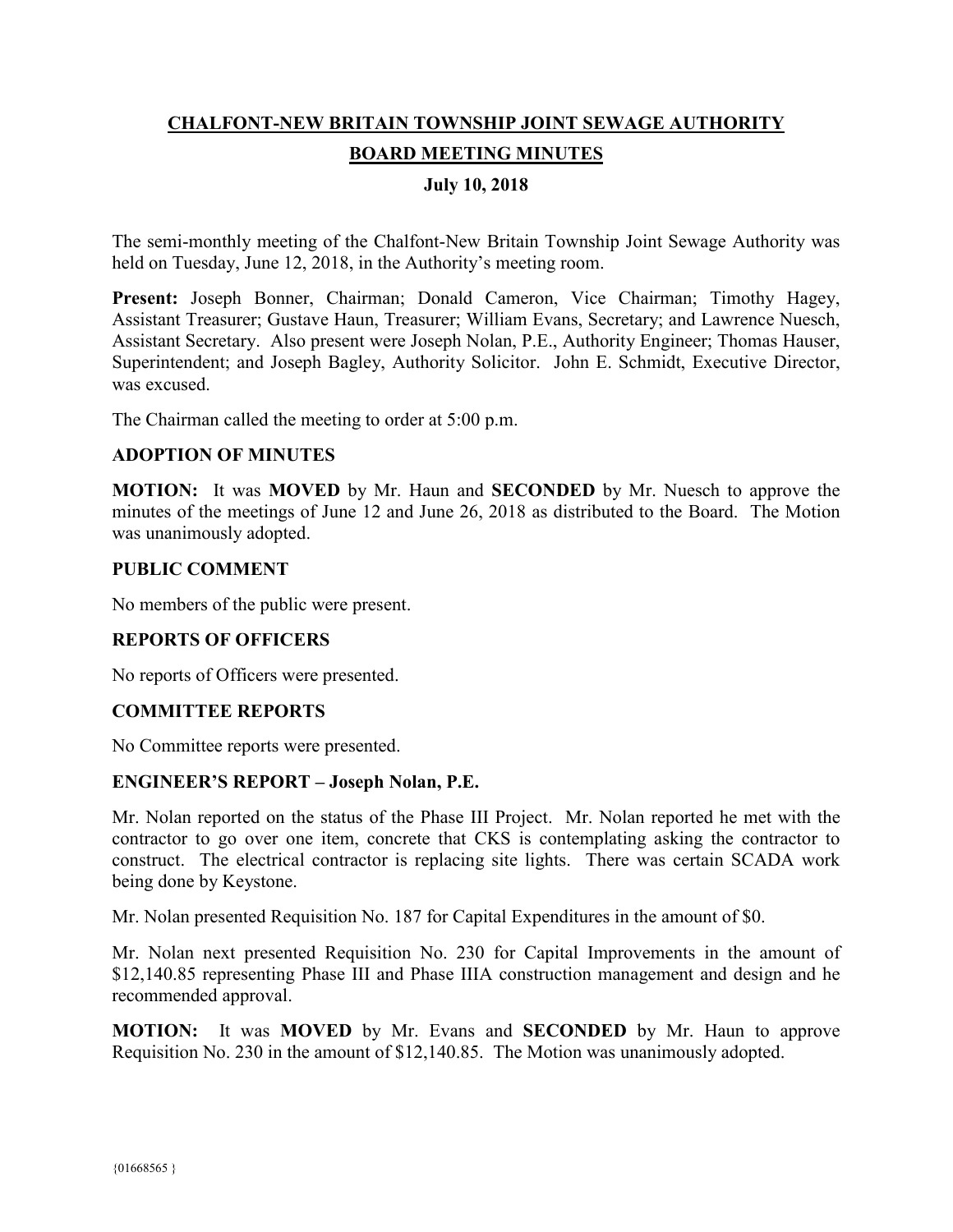## **SOLICITOR'S REPORT – Joseph Bagley, Esquire**

Mr. Bagley presented a Sewage Capacity Approval Form for 1 EDU for 441 Upper State Road, Warrington Township.

**MOTION:** It was **MOVED** by Mr. Haun and **SECONDED** by Mr. Evans to approve the Sewage Capacity Approval Form for 441 Upper State Road. The Motion was unanimously adopted.

Mr. Bagley next requested authorization of an amendment to the February 22, 2011 Agreement between the Authority and Warrington Township for 441 Upper State Road.

**MOTION:** It was **MOVED** by Mr. Evans and **SECONDED** by Mr. Cameron to authorize the amendment to the February 22, 2011 Agreement between the Authority and Warrington Township for 441 Upper State Road. The Motion was unanimously adopted.

Mr. Bagley next presented a Bill of Sale for acceptance by the Board to allow dedication of certain sewer lines to the Authority within and for the Pine Valley Crossing Development.

**MOTION:** It was **MOVED** by Mr. Hagey and **SECONDED** by Mr. Evans to accept the Bill of Sale and accept dedication of certain sewer lines to the Authority within the Pine Valley Crossing Development. The Motion was unanimously adopted.

Mr. Bagley recommended authorization of a civil action to recover all fees, attorney's fees, costs and other monies due the Authority by John D. and Joanne V. Scotti in the amount, currently, of approximately \$7,000.00.

**MOTION:** It was **MOVED** by Mr. Haun and **SECONDED** by Mr. Cameron to authorize a civil action by the Authority against John D. and Joanne V. Scotti as stated. The Motion was unanimously adopted.

## **TREASURER'S REPORT – Gustave Haun, Treasurer**

Mr. Haun reviewed the General Operating Expenses totaling \$256,452.81, along with the previously-approved Capital Improvements in the amount of \$12,140.85 and payments to the Loan Fund in the amount of \$73,304.25 bringing the total expenditures for the month to \$341,897.91 and he recommended approval.

There were a few questions asked about some of the expenses. It was explained who Rosa Christiansen and Schmidt's Wholesale were and what the respective expenses for them were.

**MOTION:** It was **MOVED** by Mr. Hagey and **SECONDED** by Mr. Cameron to approve the total expenditures of \$341,897.91. The Motion was unanimously adopted.

Mr. Haun next presented escrow disbursements in the amount of \$16,355.29 and he recommended payment.

**MOTION:** It was **MOVED** by Mr. Hagey and **SECONDED** by Mr. Nuesch to approve the escrow disbursements of \$16,355.29. The Motion was unanimously adopted.

The Chairman called for items for the July 24 meeting. Mr. Hauser stated that he would be presenting his Superintendent's report.